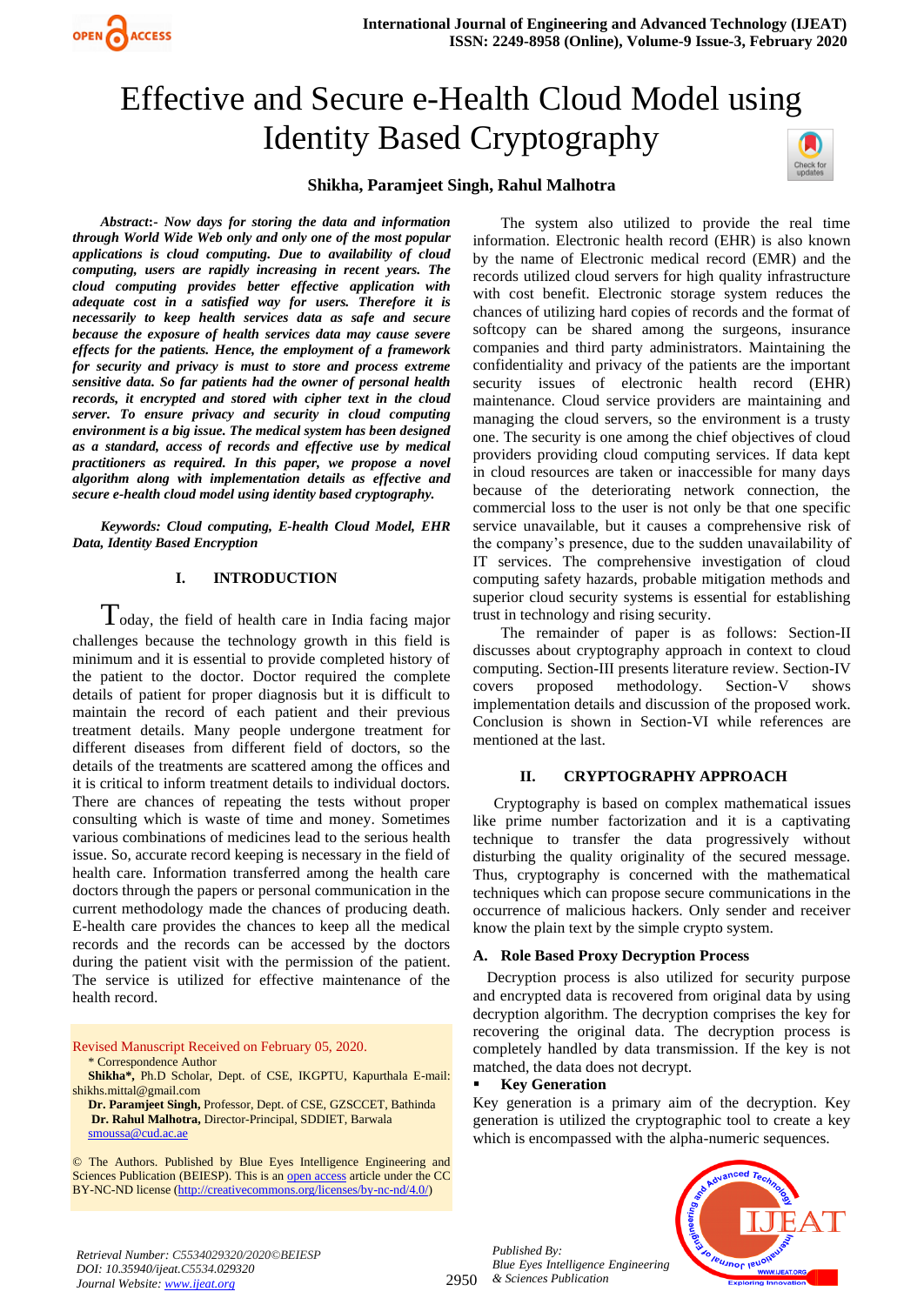The software privacy is mainly concentrated on key generation here. If the encryption generates the key, the decryption also produces the same key in the decryption process otherwise data is not decrypted.

Initially, the extraction of data and user attributes are performed, then any two attributes are randomly selected. The AND operation is performed for choosing the attributes. The local key is the resultant value of the AND operation. The local key is executed with exclusive OR (XOR) and the private key is generated. The private key is converted into the secret key by using hashing operation. The user required to retrieve data, their request is transferred to the data owner by the third party provider. The user directly received the secret key form data owner and it applied to decrypt the cipher text which is attained from cloud to get their unique plain text.

# **Key Authentication**

Access of cryptographic key material should be given to the identified communication authority and it is the communication entry between two parties. The two parties can be unilateral or mutual.

# **Key Conformation**

Communication agents should prove the control of authenticated keying material after providing of key conformation by the protocol.

# **Key Freshness**

Creating the unique and new independent generated keys among the different communication agents which grow the security and the process. This is done by key freshness. Generally decryption algorithm robustness is considered according to the subsequent concerns-

- Compression friendliness
- **Security**
- Format compliance
- Time efficiency

# **III. LITERATURE REVIEW**

A number of research works have been carried out by many researchers in the domain of e-health cloud computing on basis of past research papers and literatures. Some of them are as under:

In [2] authors have proposed the attribute based data sharing methods for the suitable manner of mobile resource users in clouds. Also they supported the offline and online encryption though allows anyone to check the validity of cipher texts before they decrypt. The scheme secures proven and the selective chose the attributes set and chose the security model with DBDH assumption. Even though the task computation in the offline mode it reduced by adding the public parameters.

In [3] proposed profile matching techniques and secure data sharing in the MHSN cloud computing. However, the social networks and cloud computing were changed via of healthcare to provides the real phase data sharing in cost effect method. The data security has some issues with main difficulties from the wide applications of mobile healthcare social networks (MHSN). So the patients have encrypted health records to outsource the storage with IBBE (Identity based broadcast encryption) techniques and they shared with group of surgeons in the effective and secure manner. In far they presented the attribute based data re-encryption which permitted the clinicians to satisfy the pre defined conditions in ciphertext to be authorized in the cloud environment to convert them into new ciphertext of identity based encryption structures without leaked any delicate information by the specialist. Also they provided the matching mechanism of MHSN were based on the identity encryption with the test of equality. It helped the patients to find the networks in the privacy conserving mode and it flexible approval to encrypt the health records with the keywords of guessing attacks. Then the results were protected the data in privacy and security with MHSN.

In [4] authors developed the cloud security with ontology to control, compliances and threat. They have offered the classifiers in security model of threat had faced by cloud operators. The users have high level security were automatically determined and the activated threats have defiance of cloud providers. So the cloud consumers used to formulate the security policies and to find the compliance providers with technology. So they semantically developed the ontology to the security threats models, controls, providers data have expressed and the cloud security policies. They used as easy manner in cloud security policies also they recommended the consumers were planned to move their data to the cloud and the secure the concerns. They developed the rules in ontology as the reason that better matched of compliant providers.

In [5] they stated to improve the cloud security plan necessities have introduced the simple methodology and flexibility. Then the customer allows classifying and represented the needs of security. So far they extended the techniques as state of the art security evaluated and accessed the security level by cloud secSLA's. Hence the secSLA's defined the standardization and works in the state of the art. The techniques validated through the real world data of cloud service providers to acquire from the cloud security alliance. They presented the main thing of decision making as security in pattern and they implemented the results techniques of visually matched the CSP based their secSLA's to customers. However, the technique used some drawbacks in security to solved these future work going to suggest as advanced of secSLA's and notations like end-toend process, uncertainty and dependencies in secSLA's are involved for the better evaluation to improve the security assurance.

In [6], they gave a survey of existing techniques to the symmetric of the cloud security issues in cloud environment. For the purpose of the cloud experts to shown address client and to measure that where they placed the software security of client service running in the cloud. So they proposed the cloud security software framework as potential development and the concepts of the fuzzy systems to clear the large number of security issues in cloud with the altered level of frameworks.

In[7], authors elaborated the security and privacy in cloud computing approaches. They improved security in cloud computing have used the methods of cryptography concepts. But some of the limitations consist in cloud environment for that they offered the homomorphic encryption techniques are used to perform the high level of security, scalable and efficient security in this solutions. Then it required the lengthy computations.

*Published By: Blue Eyes Intelligence Engineering & Sciences Publication* 

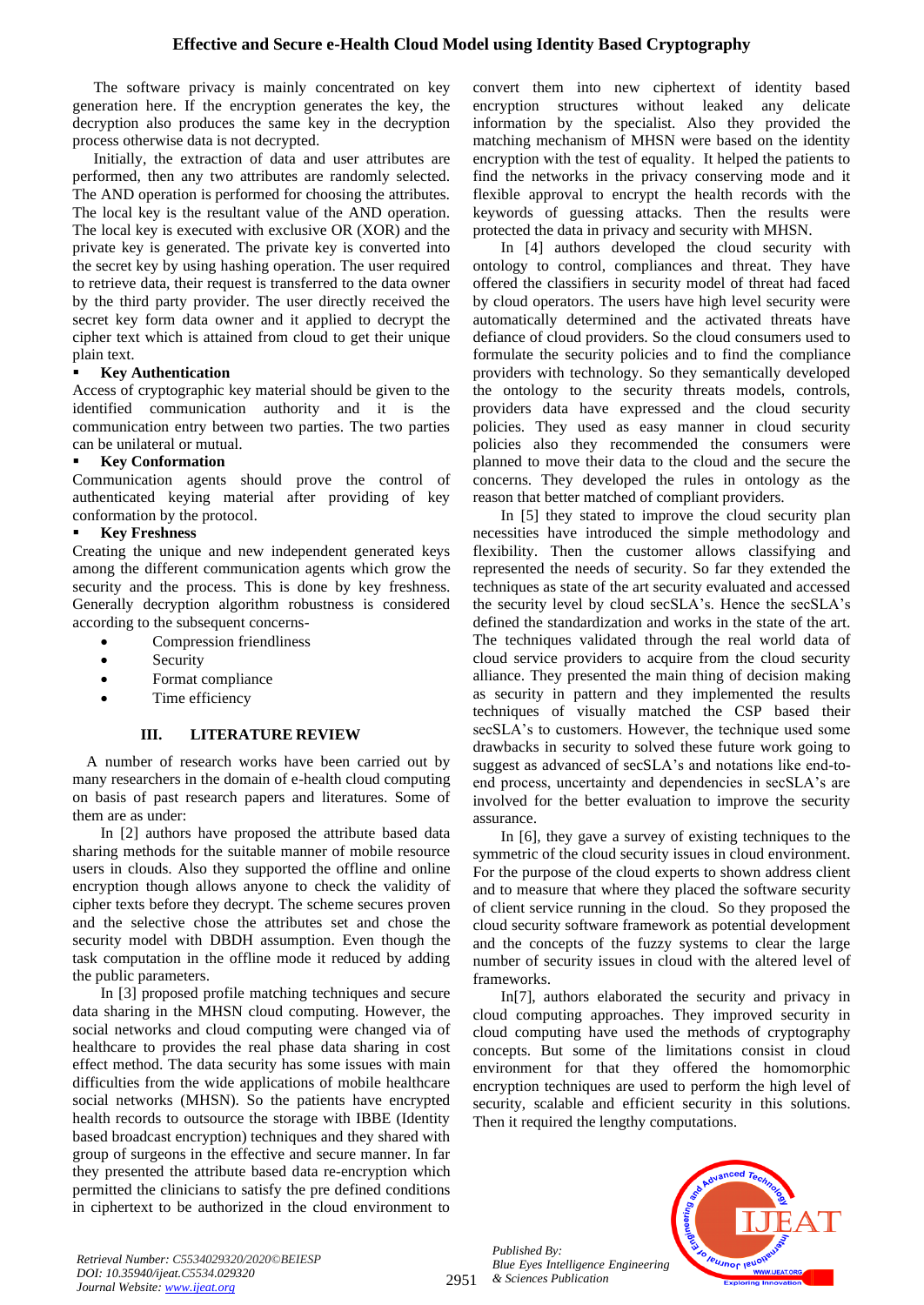In [8], they offered the E-health monitoring system with privacy preservation and minimum service delay have exploited the geo-distributed clouds.

Thus the system have resources sharing scheme it enabled to distribute the cloud servers and assigned the servers to request the user to load balance. The service had delay with minimize of users. Another thing was proposed the traffic shaping algorithm. It converted the user health data collision to non health data collision have such capability to analyzed the traffic attacks to reduced.

# **IV. PROPOSED METHODOLOGY**

The method which is utilized in electronic health record had some drawbacks such as scalability in key management, risk of privacy exposure, flexible access and user revocation. Also the main disadvantage is that whether the patients are controlling the sharing of sensitive personal health information specifically when they are stored on the cloud server. The security of the sensitive information is main concern to handle it. Therefore it is explained through a novel proposed algorithm.

The work flow of our proposed algorithm for role based proxy decryption is depicted in fig.1 below.



**Fig.1. Flow of Role Based Proxy Decryption**

Request from the physical group or third party to access the user is given as the input for the decryption algorithm. After the authentication process, encrypted file is forwarded to the user dependent on the role specific model. Public key is generated as per the user request and forward to the physician group. Third parties or physician group can access the data by utilizing the decryption key.

# **A. Role based Proxy Decryption Proposed Algorithm**

In our proposed methodology an identity based encryption technique is utilized for uploading data into the clouds. Identity of the user is extracted initially to generate the public key. Public key is generated by utilizing phone number and email ID. Finally the encrypted data is uploaded to the clouds. Encryption of data is explained through following novel proposed algorithm.

*Input: Request to access a user*

*Output: Key and encrypted file*

*Procedure:*

*Step 1: let X be the request from the physician group users or the third party group users and s is set as the patient id. Step 2: if (requestor*  $\leftarrow$  *authenticated)* 

*Step 3: then encrypted file is forwarded to the group user based on the role specific model*

*Step 4: based on the group user model, the public key for decryption is generated and forwarded to the Physician group user as Step 5:*

 $r_{\chi})$ 

$$
Dec_{5} = \begin{cases} if (P_{G} == G_{Py}) \text{, } Then \text{ } decrypt (\alpha, \beta, \gamma, Pr_{X}) \\ if (P_{G} == G_{N}), \text{ } Then \text{ } decrypt (\beta, Pr_{X}) \\ if (P_{G} == G_{Lb}) \text{, } Then \text{ } decrypt (\beta, \gamma, Pr_{X}) \end{cases}
$$

*Step 6: also for the Third party user, generate the public key for decryption and forward to the third party user as* 

*Step 7: finally decrypt the data using,*  $\overline{Dec}_5 = if (P_G == TP_G)$ , Then decrypt  $(\delta, Pr_X)$ 

*Where*  $Pr_{\mathbf{x}}$  *is the private key of the user either the physician group user or the third party user.*

# **V. IMPLEMENTATION DETAILS**

The implementation of our proposed EHR storage model is carried out in the cloud storage for health care systems where each transaction stored on clouds and computed the energy consumption for each transaction. The experimental setup consists of Java and Wamp server. The setup is performed on  $Intel(R)$  i3 processor 2.50 GHz running Window x64-based processor with 4 GB of RAM and 1 TB of local storage.

In this work simulation results of existing and proposed algorithms is evaluated and compared. In patient's health record system a key is used by patients for the process of encryption from which the other third parties like insurance agents, doctors, nurse and others may extract the data that is relevant to them with the help of some encryption key provided by them. This section provides the performance evaluation of our proposed approach in terms of level-1 decryption, and level-2 decryption. The cost of decryption could also be reduced in this proposed approach which

makes the system a much more efficient one.



*Published By:*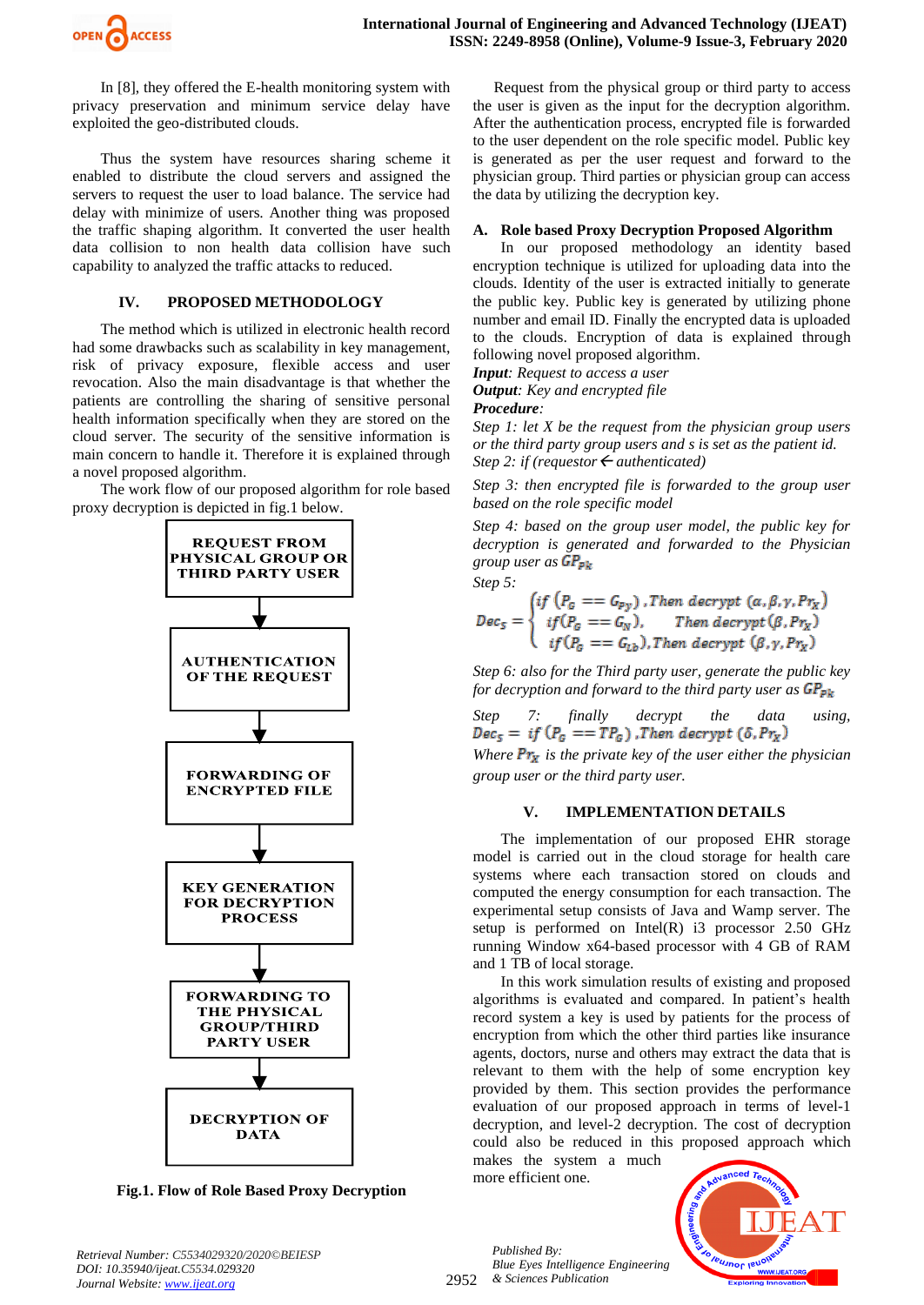# **Effective and Secure e-Health Cloud Model using Identity Based Cryptography**

This section shows the simulation results for proposed work. Here, each and every process of proposed work is explained in this section.

| User Id  | ptn1       |
|----------|------------|
| Password | 7szx       |
|          | Login Here |
|          |            |

**Fig.2 Login GUI Window** 

Figure 2 shows the login page for users. This windows include user id, password. The user enters unique id and password to login their page. If the user id and passwords are mismatched, then the user can't open their page.

| <b>Show Medical Datas</b> |                                 |
|---------------------------|---------------------------------|
| Displaying medical Datas  | <b>Encrypt Files And Upload</b> |
| medicalhistory.txt        |                                 |
| personaldata.txt          |                                 |
| report.txt                |                                 |
|                           |                                 |
|                           |                                 |

**Fig.3. Medical Datasets**

Figure 3 shows the medical data for specific user. Here this window includes show medical data, displaying medical data and encrypt files and upload details. If the user clicks the show medical data and it will show the all details in displaying medical data window. If the user encrypted and upload button, then the entire data are encrypted and uploaded in server. Here the encryption process is done for security purposes.

| Enter User Id           | dcr1   |
|-------------------------|--------|
| Enter Password          | dgPP   |
| <b>Enter Profession</b> | Doctor |

# **Fig.4. Doctors User Interface**

Figure 4 shows the login window for doctors. This window will opened by only doctors. It includes user Id, password and profession. Here the doctor enter all details then login button to open the pages.

| Click Here |                              | ptn1 |  |
|------------|------------------------------|------|--|
| medical    |                              |      |  |
|            |                              |      |  |
|            | Send Request To CSP          |      |  |
|            |                              |      |  |
|            | Get Key                      |      |  |
|            |                              |      |  |
|            | Decrypt Data                 |      |  |
|            |                              |      |  |
|            | <b>Extract Original Data</b> |      |  |

**Fig.5. Cloud Service Provider Window**

Figure 5 shows the available user data details and it includes click here, send request to Cloud Service Provider (CSP), get key, decrypt data and extracted original data. Initially, the doctor sends the request to Cloud Service Provider (CSP). So the doctors select the user and click send request to Cloud Service Provider (CSP).



*Retrieval Number: C5534029320/2020©BEIESP DOI: 10.35940/ijeat.C5534.029320 Journal Website[: www.ijeat.org](http://www.ijeat.org/)*

*Published By:*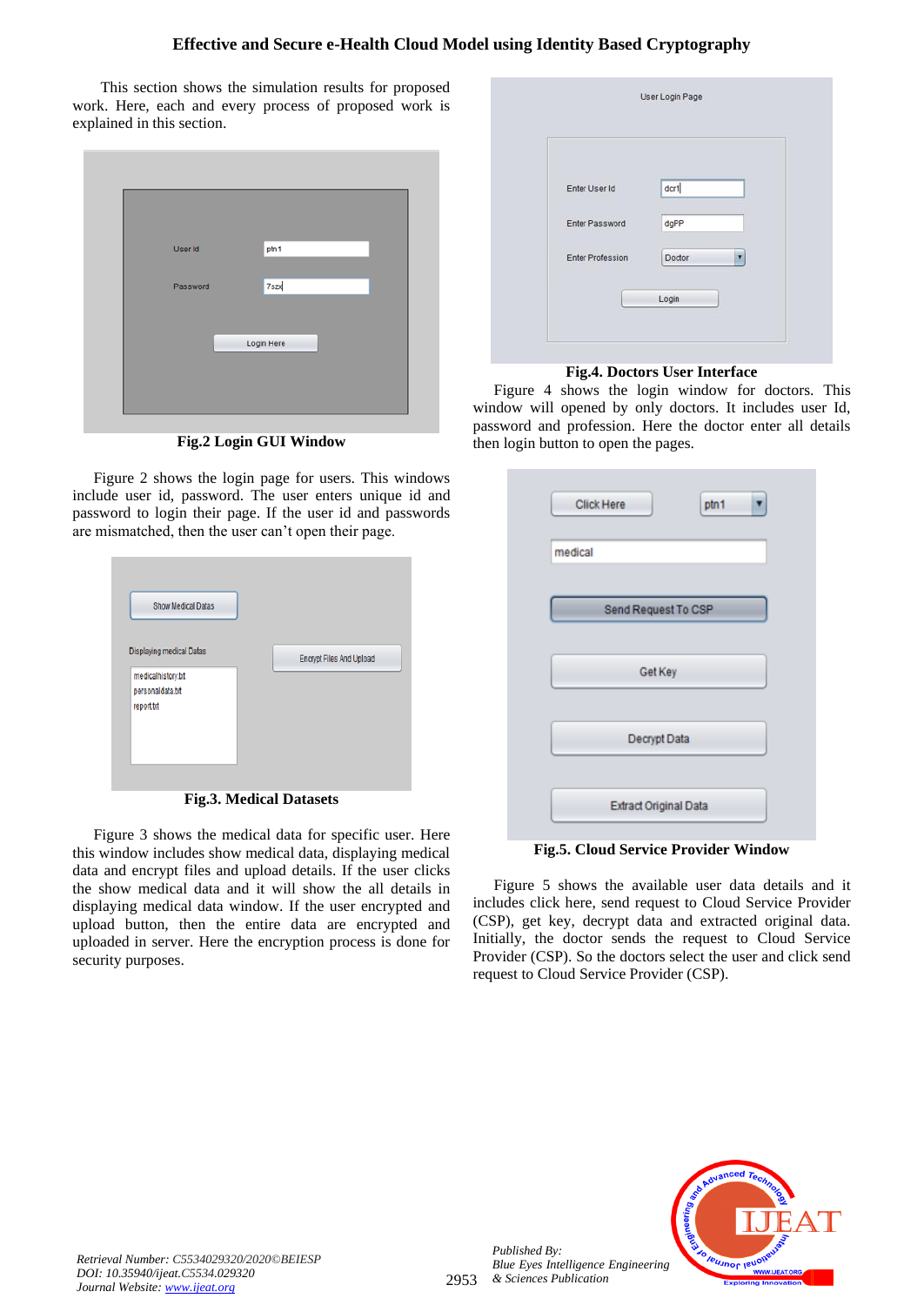



**Fig.6. Request Window to Cloud Service Provider**

Figure 6 shows the user details which are retrieved from cloud server. Initially, the doctor sends the request to Cloud Service Provider (CSP) and get key form sever. Then, the doctor enter the user Id and key details, if both are same then, the data will decrypt and extract the original data. Otherwise, the doctor can't decrypt the data from Cloud Service Provider (CSP).

## **A. Performance Analysis of Decryption Level-II Cost**

The performance analysis of decryption level-II checking cost for different data size is discussed and presented. Table 1 shows the performance analysis of checking decryption cost for different data size of the proposed scheme with existing schemes.

**Table 1. Performance Analysis of Decryption Level-II Cost\* 10^5**

| Decryption Cost* 10^5 |              |            |            |              |                 |  |  |  |
|-----------------------|--------------|------------|------------|--------------|-----------------|--|--|--|
| Data<br>(in GB)       | <b>GA07B</b> | <b>LZD</b> | <b>WCW</b> | <b>IBPRE</b> | <b>Proposed</b> |  |  |  |
| 1                     | 0.01         | 0.01       | 0.01       | 0.01         | 0.009           |  |  |  |
| 100                   | 0.05         | 0.1        | 0.01       | 0.1          | 0.009           |  |  |  |
| 500                   | 0.1          | 0.4        | 0.3        | 0.3          | 0.09            |  |  |  |
| 1000                  | 0.2          | 0.6        | 0.5        | 0.5          | 0.1             |  |  |  |

The above table 1 shows the performance analysis of decryption checking cost level-II for different data size such as 1 GB, 100 GB, 500 GB, 1000 GB. Here four existing methods such as GA07B, LZD, WCW and IBPRE are utilized for validating and comparing of simulation results to our proposed method. Besides it the size of data range from 1 GB to 1000 GB is used for analyzing the performance of our proposed approach.

For 1 GB data size, the existing GA07B along with LZD, WCW, IBPRE has taken time 0.01 ms to process the 1 GB data whereas our proposed approach takes time 0.009 ms only. For 100 GB data size, the existing GA07B takes much time than the LZD, WCW, IBPRE whereas our proposed approach takes time 0.009 ms only. For 500 GB data size, the existing LZD takes much time than the three ones whereas our proposed approach takes less time 0.09 ms. Similarly, for 1000 GB data size, the existing LZD takes much time than the GA07B WCW, IBPRE whereas our proposed approach takes very less time 0.01 ms only. From the obtained results, it is observed that the proposed method achieves better performance than the existing methods. The graphical representation of this performance evaluation of decryption level-II checking cost for different data size is depicted in figure 7.



**Fig.7 Performance Analysis of Decryption Level-II**  Therefore the accuracy of execution time for each method is shown in figure 8.



**Fig.8. Accuracy of Time selected Methods**

## **VI. CONCLUSION**

In this paper, cryptography methods are utilized for privacy, security and reliability with e-health cloud system through cloud storage systems. Several methods of e-health, decryption framework and personal health records are analysed in a detailed way. Here we proposed a scheme as role based proxy decryption approach supported the delegate of decryption rights to user's revocation. This paper provides the performance evaluation of our proposed approach in level-2 decryption by using role based proxy decryption. The energy consumption in decryption for each transaction could be reduced in our proposed system that makes the system more efficient one. The ultimate aim of this paper is to secure the intimate patient information by deploying electronic health record data and providing better security in electronic health records using two levels decryption. In this method proxy decryption method is presented to extract the data and again the decryption process is controlled to extract the original data with the help of public key. So, the medical data about the patient could be safely and securely retrieved using the electronic health records.

*Published By: Blue Eyes Intelligence Engineering & Sciences Publication* 



*Retrieval Number: C5534029320/2020©BEIESP DOI: 10.35940/ijeat.C5534.029320 Journal Website[: www.ijeat.org](http://www.ijeat.org/)*